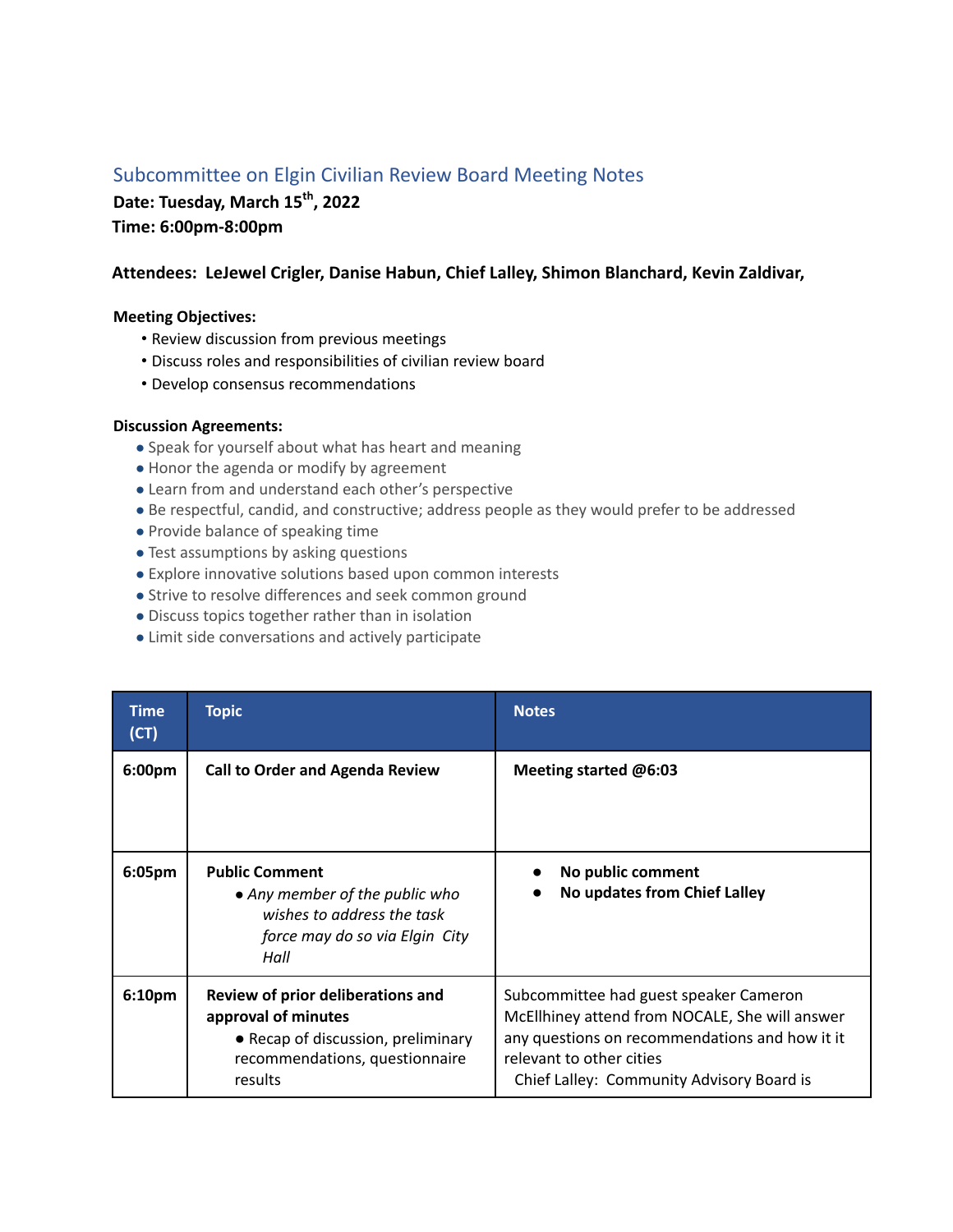|  | handling short term problems. Boards are getting<br>combined into one. We meet once a month to<br>speak on things happening in the community.<br>Don't think this is sufficient.                                                                                                                                                                                            |
|--|-----------------------------------------------------------------------------------------------------------------------------------------------------------------------------------------------------------------------------------------------------------------------------------------------------------------------------------------------------------------------------|
|  | Camme responded that Boards open up the<br>application process to the entire community.<br>There is an education process as well.                                                                                                                                                                                                                                           |
|  | Facilitator Larry going over recommendations<br>thus far that were shared/edited last week in<br>from the spreadsheet that he shared with the<br>group. Continuing with training.                                                                                                                                                                                           |
|  | Chief Lalley stated for the purpose of civilian<br>oversight. EPD policies are online. If they are not<br>used to our tactics. Training on that should be a<br>week.                                                                                                                                                                                                        |
|  | Give information beforehand and have them<br>come in with their questions 2 to 4 hours.<br>Subcommittee Members agreed.                                                                                                                                                                                                                                                     |
|  | Chief Lalley whatever case comes in front of the<br>board you guys are able to get policies before the<br>meeting and review it. In instances you need to<br>understand policies and some instances not.<br>That concern from Lejewell would come with the<br>discipline. Policy is Policy. It's up to you guys to<br>determine whether you accept my discipline or<br>not. |
|  | Subcommittee Member Habun agreed that she<br>really liked how this is framed out. I would like the<br>SC to go back and think about whether we want<br>the 2 to 4 overview to be before or after the CRB is<br>placed. 2 to 4 overview can happen before<br>appointment                                                                                                     |
|  | Facilitator Larry reminded us to make sure that we<br>are in alignment with the Open Meetings Act.                                                                                                                                                                                                                                                                          |
|  | Subcommittee member Crigler asked if it's only 2<br>or 4 hours then it should be only when a case<br>comes up. What are we training them for? Wait<br>until the other basic training which is necessary but<br>other                                                                                                                                                        |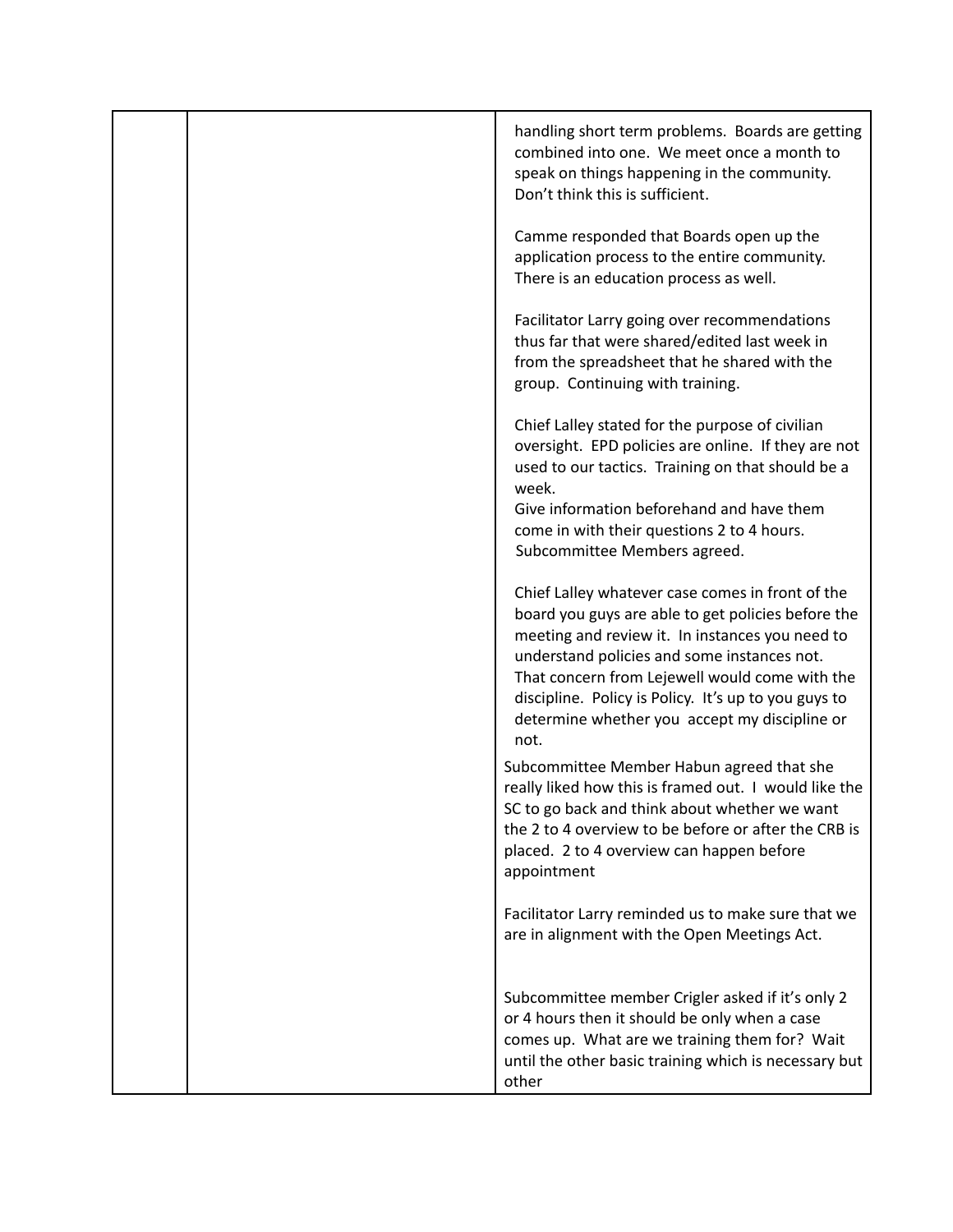|  | than that wait until a case comes up.<br>Habun: CRB will wait for the bigger training on<br>policy and rules and regulations as each case<br>comes forward or the appointments happen and<br>the first two meetings the training happens then.                                                             |
|--|------------------------------------------------------------------------------------------------------------------------------------------------------------------------------------------------------------------------------------------------------------------------------------------------------------|
|  | Chief Lalley stated she will provide training on<br>rules, regulations, policy and procedures.                                                                                                                                                                                                             |
|  | Member Battles wanted to confirm the process of<br>the training. We will provide them with training<br>first and then Chief Lalley will provide them<br>training after that on readings that were given to<br>them.                                                                                        |
|  | Chief Lalley will come to a CRB meeting.                                                                                                                                                                                                                                                                   |
|  | Member Habun confirmed the subcommittee is<br>in agreement to have the policy procedure training<br>once individuals are appointed.                                                                                                                                                                        |
|  | Yes                                                                                                                                                                                                                                                                                                        |
|  | Facilitator Schooler stated that he will use the<br>break to type up the final recommendation. Added<br>the recommendation to the spreadsheet.                                                                                                                                                             |
|  | Chief Lalley stated that she thinks any amount of<br>exposure to the EPD within the comfort of the<br>members will benefit them. We will make<br>accommodations to the comfort level. Battles and<br>Habun spoke to the training that they received<br>from the Chief. The training is open to the public. |
|  | Member Battles we have reservations: We don't<br>want members to go in favoring the police.<br>Possibly being persuaded. We want people to just<br>be fair                                                                                                                                                 |
|  | Facilitator Crigler stated that she will sustain<br>thiswould like to take the training. Heard some<br>things. Would like to see for myself.                                                                                                                                                               |
|  | We can get a class of 5 or 6 people. It's more than<br>use of force training but how we handle calls, you<br>get to see our equipment. I understand Battles                                                                                                                                                |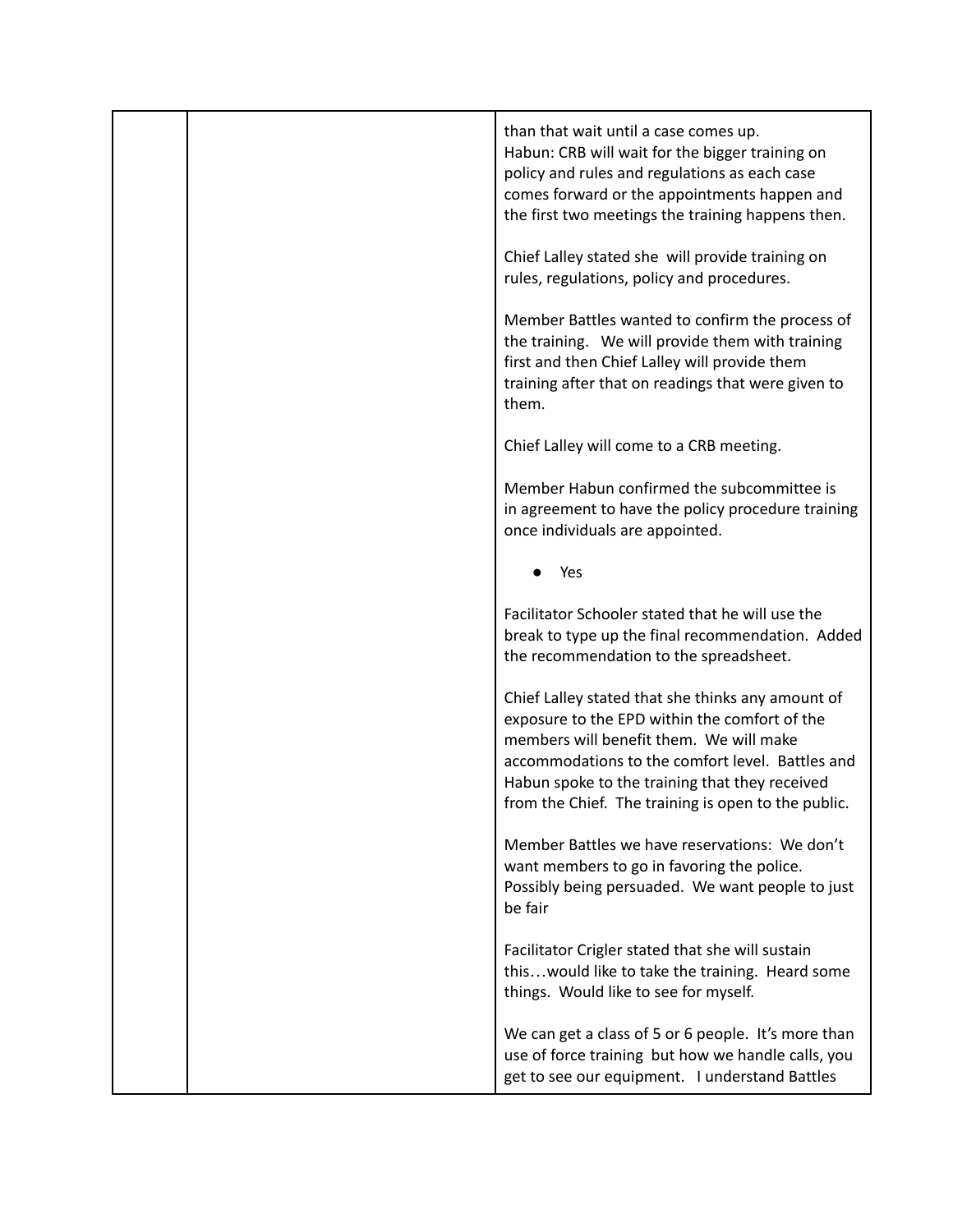|  | point. If a case comes in front of the board then<br>you all can put that in a frame for reference.<br>Blanchard: I don't feel like they are being<br>persuaded, just more insight.                                                                                                                                                                                                                                                                                                                                                                                                                                                              |
|--|--------------------------------------------------------------------------------------------------------------------------------------------------------------------------------------------------------------------------------------------------------------------------------------------------------------------------------------------------------------------------------------------------------------------------------------------------------------------------------------------------------------------------------------------------------------------------------------------------------------------------------------------------|
|  | Member Battles stated that he is cool with it being<br>optional. I really think that it might be needed.<br>Feel this subcommittee should take the course.<br>Visitor Camme stated Giving a CRB as much info as<br>possible to do the job is really important. But also<br>consider the balance. Perception is important. You<br>balance it by getting training on policies and<br>procedures but Constitutional and Civil Rights.<br>Maybe have a cup of coffee with officers, invite<br>officers to sit in on CRB. Make sure it's fairly<br>transparent.<br>Firearms training thumbs up<br>$\bullet$<br>Wait until all SC members have had it. |
|  | Chief Lalley statement in regards to ride a longs:<br>We have paused due to COVID-19 we will resume<br>in the next couple of months. Any citizen can ride<br>a 4 hour block not past 10:45. If a CRM member or<br>TF member wants to we can accommodate that.<br>You can request a certain officer. We do get a lot<br>of people requesting the ride alongs. We are<br>mindful of safety.                                                                                                                                                                                                                                                        |
|  | Member Crigler voted optional<br>Member Blanchard: optional but some type of<br>interaction before serving on the CRB<br><b>Member Battles: Optional</b>                                                                                                                                                                                                                                                                                                                                                                                                                                                                                         |
|  | Remain optional but with expectation that<br>CRB interact at least once with EPD.                                                                                                                                                                                                                                                                                                                                                                                                                                                                                                                                                                |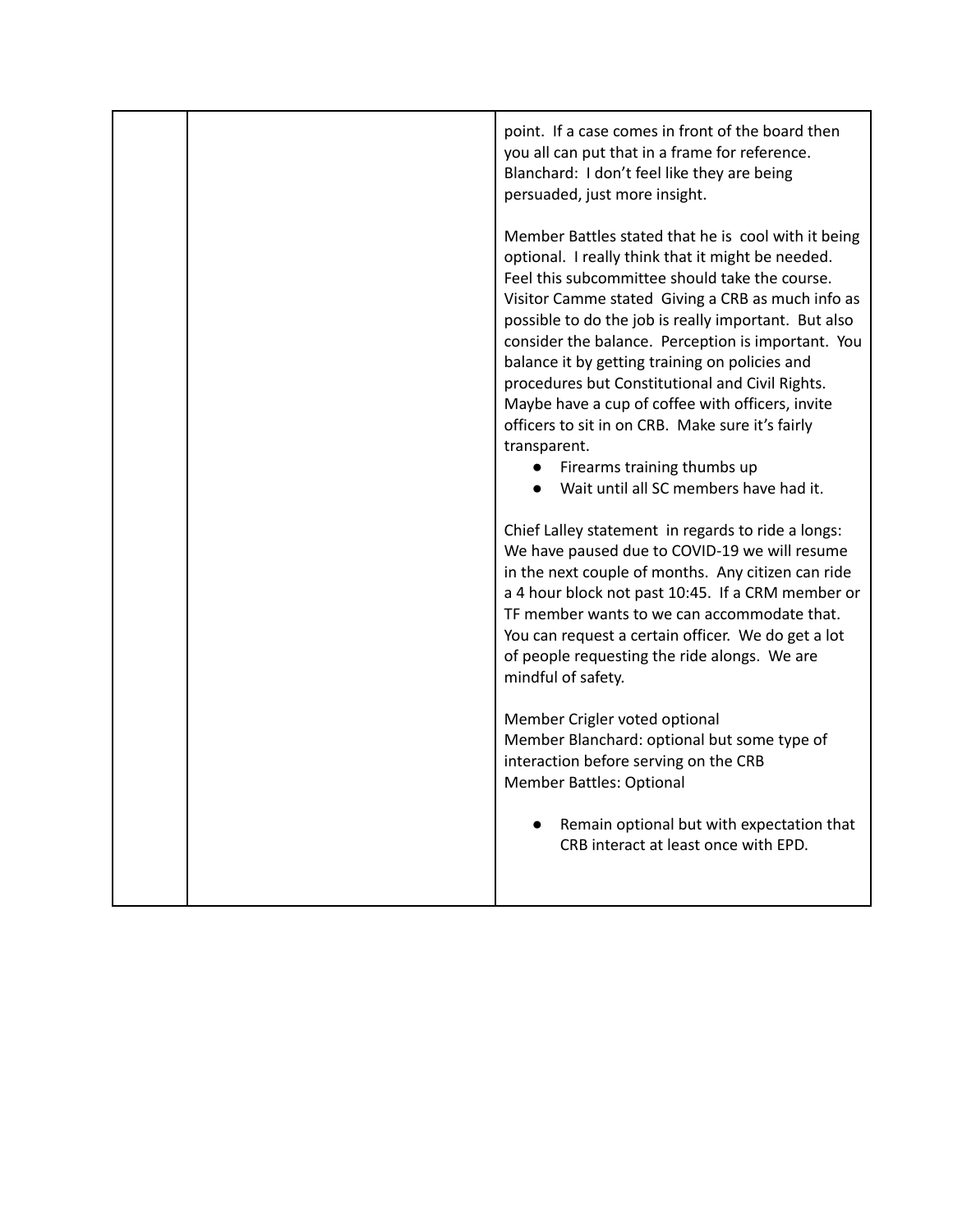| 6:15pm | <b>Discussion of comments from Full Task</b><br><b>Force</b>                                                                                                                                             | Subcommittee was on board with Camme's topics:                                                                                                                                                                                                                                                                                                                                                                |
|--------|----------------------------------------------------------------------------------------------------------------------------------------------------------------------------------------------------------|---------------------------------------------------------------------------------------------------------------------------------------------------------------------------------------------------------------------------------------------------------------------------------------------------------------------------------------------------------------------------------------------------------------|
|        | • Review comments,<br>determine what (if<br>any) changes to<br>make to existing<br>recommendations<br>• Review comments,<br>determine what (if any)<br>new recommendations to<br>consider and/or approve | Training on constitutional policing Civil<br>rights Civilian oversight of Law<br>enforcement understanding the concept of<br>the work. Learning about policy and<br>procedures and the day to day of the EPD<br>is extremely important. Maybe people are<br>getting training from Domestic Violence<br>counselors, from District attorneys' to help<br>them to understand what law enforcement<br>deals with. |
|        |                                                                                                                                                                                                          | Member Crigler agreed with what Camme<br>presented, this training should go fourth first then<br>EPD policies more so a balance of both.                                                                                                                                                                                                                                                                      |
|        |                                                                                                                                                                                                          | Member Blanchard: Agree with the balance                                                                                                                                                                                                                                                                                                                                                                      |
|        |                                                                                                                                                                                                          | Member Habun: Agree with the terms Camme<br>said immersive, this will be the part to have ahead<br>of time.                                                                                                                                                                                                                                                                                                   |
|        |                                                                                                                                                                                                          | Facilitator Schooler Going over policy:<br>Explains what governs the release of<br>video. What requires you to release etc.                                                                                                                                                                                                                                                                                   |
|        |                                                                                                                                                                                                          | Chief Lalley explained that they have worn body<br>cameras since 2017 so we know FOIA. I will send<br>the law to the TF. Flagged incidents have to be<br>released by FOIAany arrest, use of force<br>complaints there is a redaction to protect<br>information.                                                                                                                                               |
|        |                                                                                                                                                                                                          | If the camera doesn't fall into one of those<br>circumstances only the subject of the encounter<br>can get that information. Will send what the flag<br>incidents are and when allowed to get information<br>or not. Any video released we work with the legal<br>department to make sure everything is looked at<br>and privacy not violated. People's privacy should                                        |
|        |                                                                                                                                                                                                          | be protected.<br>Is video viewed publicly or in an executive session?<br>You want as few people as possible when releasing<br>the information. There are multiple video<br>recordings of the same thing but in multiple views.<br>45 minutes per video to redact. Raw footage runs                                                                                                                            |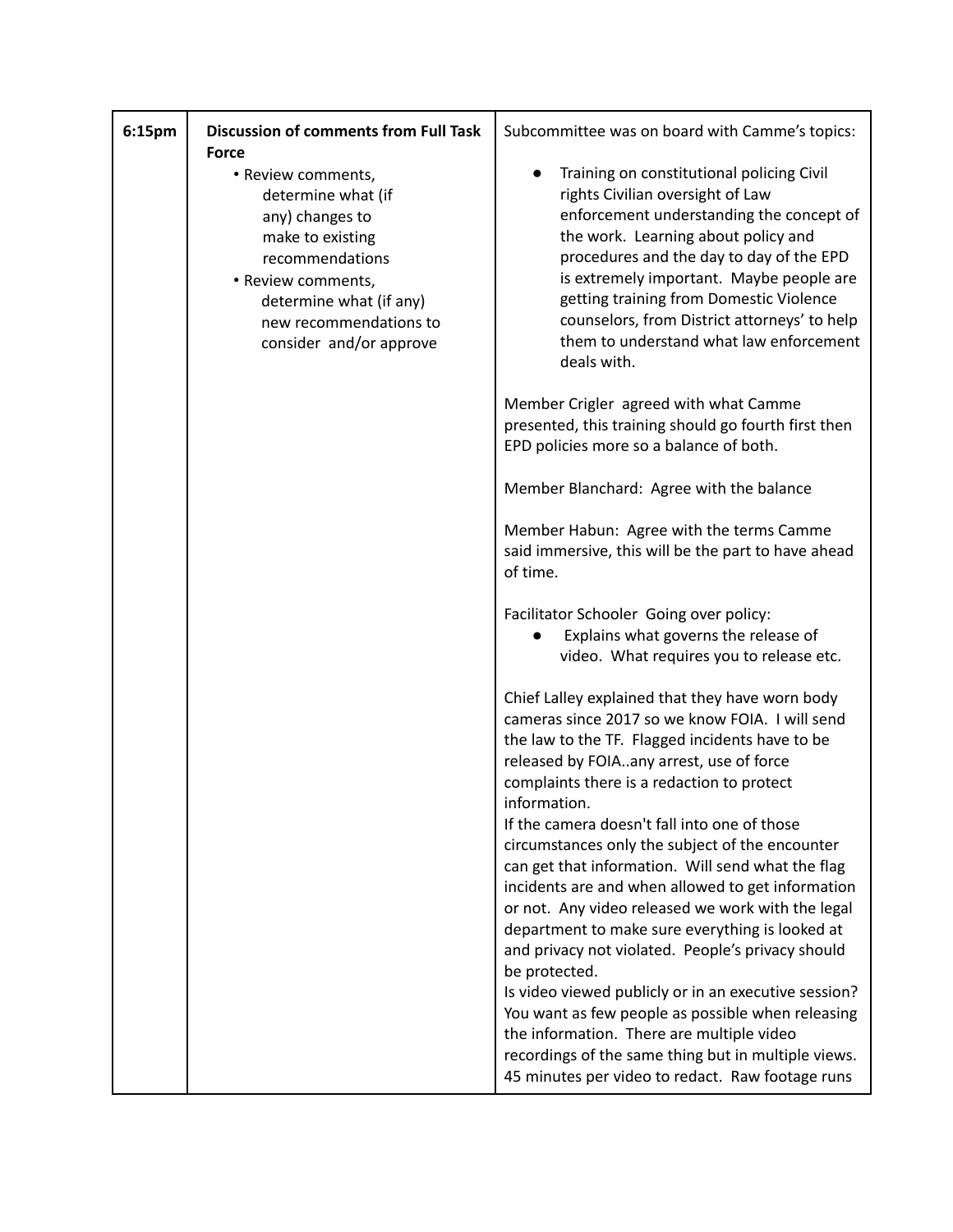|  | the risk of jeopardizing people's privacy. Start with<br>a complaint. Internally or externally reviewed and<br>then it will come to the Civilian Review Board. The<br>Board will be able to talk to the Chief and give<br>recommendations if in line with the board we're<br>done. If not more or less discipline I will come back<br>to the Board and explain that.                                                                                                                                                                                                                                                                     |
|--|------------------------------------------------------------------------------------------------------------------------------------------------------------------------------------------------------------------------------------------------------------------------------------------------------------------------------------------------------------------------------------------------------------------------------------------------------------------------------------------------------------------------------------------------------------------------------------------------------------------------------------------|
|  | Camme explained In most cases the investigation<br>is done internally and externally the community<br>has the option of going to an external place to<br>make a complaint could be an office within the City<br>Gov building. That takes the responsibility of<br>individual members. If the police are doing an<br>investigation the person is taken to the<br>department. Some are sent to the PD and it may<br>get sent back. It varies if done internally. Would<br>just be sent to internal affairs. Sed to be the most<br>common But there are examples that show this<br>doesn't happen anymore. Most cities still use the<br>PD. |
|  | Member Habun asked if a community member<br>comes to me about a complaint then that can<br>trigger me coming to the Board about it. Then<br>there will be the next steps in the investigation<br>process. CRB will be assisting in filing the<br>complaint.                                                                                                                                                                                                                                                                                                                                                                              |
|  | Lalley: What is important for clarity if the CRB to<br>do an investigation police officers are afforded<br>certain rights. That is why we have a law firm<br>There is a processthat is what COPA does. If you<br>are not comfortable with coming to the PD you can<br>go to a trained community member, you can email<br>a complaint, you can go to other offices within the<br>city.                                                                                                                                                                                                                                                    |
|  | Collective Bargaining you have to negotiate things<br>with a Union that represents the officer.<br>Blanchard: In agreement<br>If an investigation is handled, the internal Chief has<br>no subpoena power. An officer, yes, not a citizen.                                                                                                                                                                                                                                                                                                                                                                                               |
|  | Helpful for the CRB to have all the information                                                                                                                                                                                                                                                                                                                                                                                                                                                                                                                                                                                          |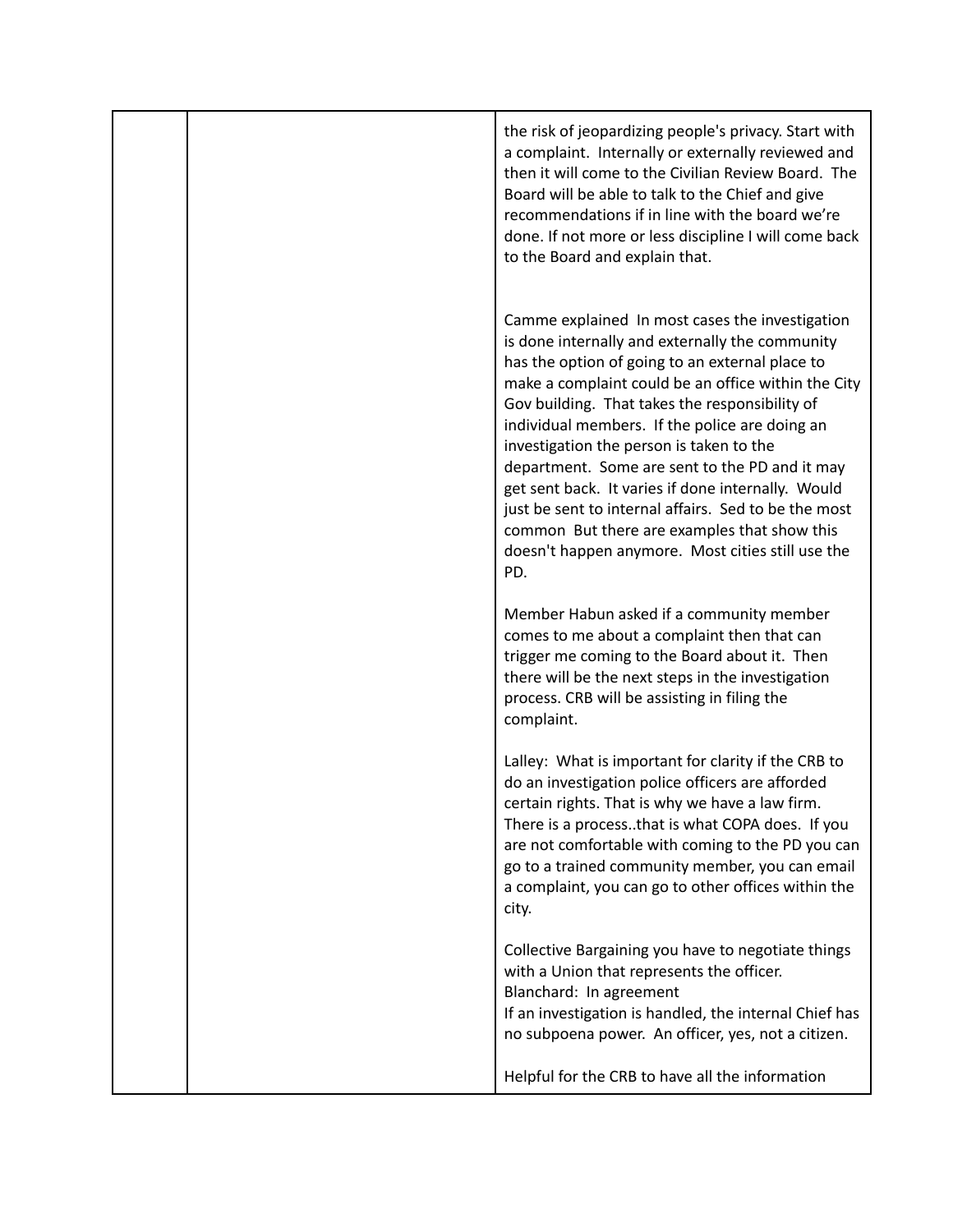|  | possible.<br>Battles: Will there be any kind of appeal process?<br>Schooler: Sort of. If the officer doesn't like the<br>Chief's determination and officer can appeal to the<br>arbitrator. Before arbitration there is a grievance<br>process.<br>Can the person who has the complaint be able to<br>appeal decisions?<br>Lalley: Haven't had that in the years that I have<br>been here. They can choose to say they are not<br>happy with that. There is something that they can<br>do. |
|--|--------------------------------------------------------------------------------------------------------------------------------------------------------------------------------------------------------------------------------------------------------------------------------------------------------------------------------------------------------------------------------------------------------------------------------------------------------------------------------------------|
|  | Powers or redree: The CRB will be able to have<br>some pathway to be able to appeal it somehow.                                                                                                                                                                                                                                                                                                                                                                                            |
|  | Cammee: A lot of the time what happens is that<br>there is a very specific way that discipline is<br>handled. When you try to change that it sets a flag<br>for legal challenges. A Lot of CRB's when there is a<br>disagreement they do an annual report that is<br>made public so that way it is transparent. They can<br>say that the Chief was influenced by the CRB.<br>Make sure you don't impede the process. It's<br>important to have an attorney.                                |
|  | Chief Lalley explained when you talk about the<br>subpoena power people want to compel<br>information. There is a chance that the person<br>complaining will have a damaging effect on the<br>person who brought the complaint forward.                                                                                                                                                                                                                                                    |
|  | Some members agreed with subpoena power                                                                                                                                                                                                                                                                                                                                                                                                                                                    |
|  | Member Blanchard: don't support it. The info<br>necessary will be there. But having to subpoena<br>someone the information is available.<br>3 to 1 vote in favor of Subpoena power                                                                                                                                                                                                                                                                                                         |
|  | Supportive of the first part of procedure Once the<br>chief makes her decision, it won't change the<br>outcome of the recommendation by the chief.                                                                                                                                                                                                                                                                                                                                         |
|  | Member Blanchard: Agreed                                                                                                                                                                                                                                                                                                                                                                                                                                                                   |
|  | Member Crigler asked if the Civilian Review Board                                                                                                                                                                                                                                                                                                                                                                                                                                          |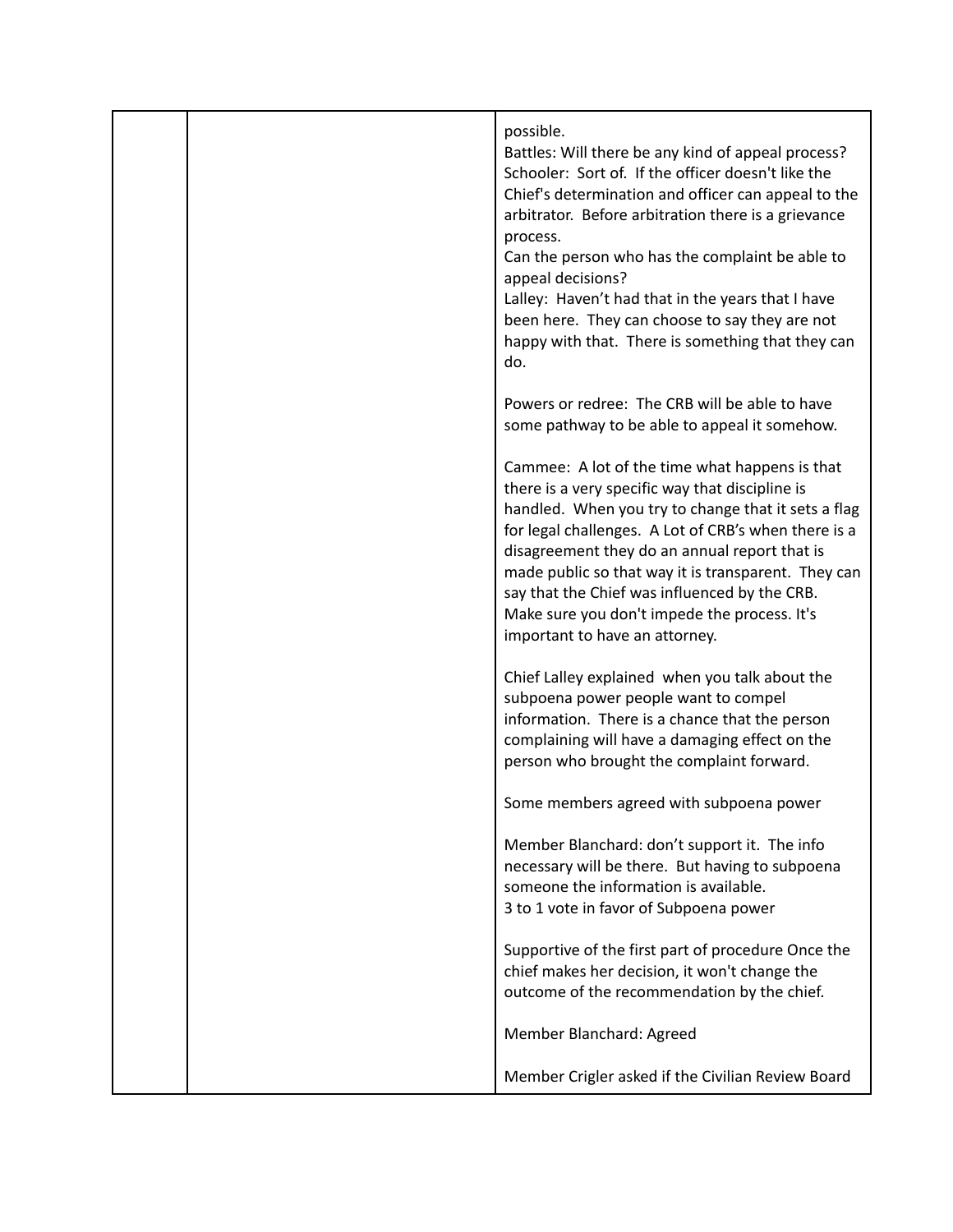|        |                                                                 | will be working with the chief? CRB will work on<br>their own on recommendations? Yes, and bring the<br>review back to the chief.<br>What if the CRB disagrees with the Chief's<br>determination? Can we state that publicly?<br>You get an investigation review, offer<br>recommendation, the chief agrees or digress and<br>chief e]explain why she made the decision then<br>share with the public.<br>They may agree with the disagreement once I<br>come back to explain to the board why I made that<br>recommendation.<br>Arrived at some robust recommendations<br>that will be presented to the TF on the<br>24th. |
|--------|-----------------------------------------------------------------|-----------------------------------------------------------------------------------------------------------------------------------------------------------------------------------------------------------------------------------------------------------------------------------------------------------------------------------------------------------------------------------------------------------------------------------------------------------------------------------------------------------------------------------------------------------------------------------------------------------------------------|
| 6:55pm | <b>Break</b>                                                    | Return @7:05pm                                                                                                                                                                                                                                                                                                                                                                                                                                                                                                                                                                                                              |
| 7:00pm | <b>Discussion of additional Subcommittee</b><br>recommendations |                                                                                                                                                                                                                                                                                                                                                                                                                                                                                                                                                                                                                             |
| 7:55pm | Recap and discussion of next steps                              | Announcements: Ready for the officer<br>meetings<br><b>Subcommittee's Allocation and Training</b><br>this Thursday<br><b>Next TF meeting for Disparities is Monday</b><br>$\bullet$<br>The Full Task Force meeting is on the 24th<br><b>Expectation the April 4th meetings will be</b><br>in person, there will be exceptions<br>Recommendations goes to the FT on the<br>24th<br>Look out for information on logistics for<br>officer meeting<br>Will put recommendations in one place<br>for review<br>Will facilitate a meeting if needed after a                                                                        |